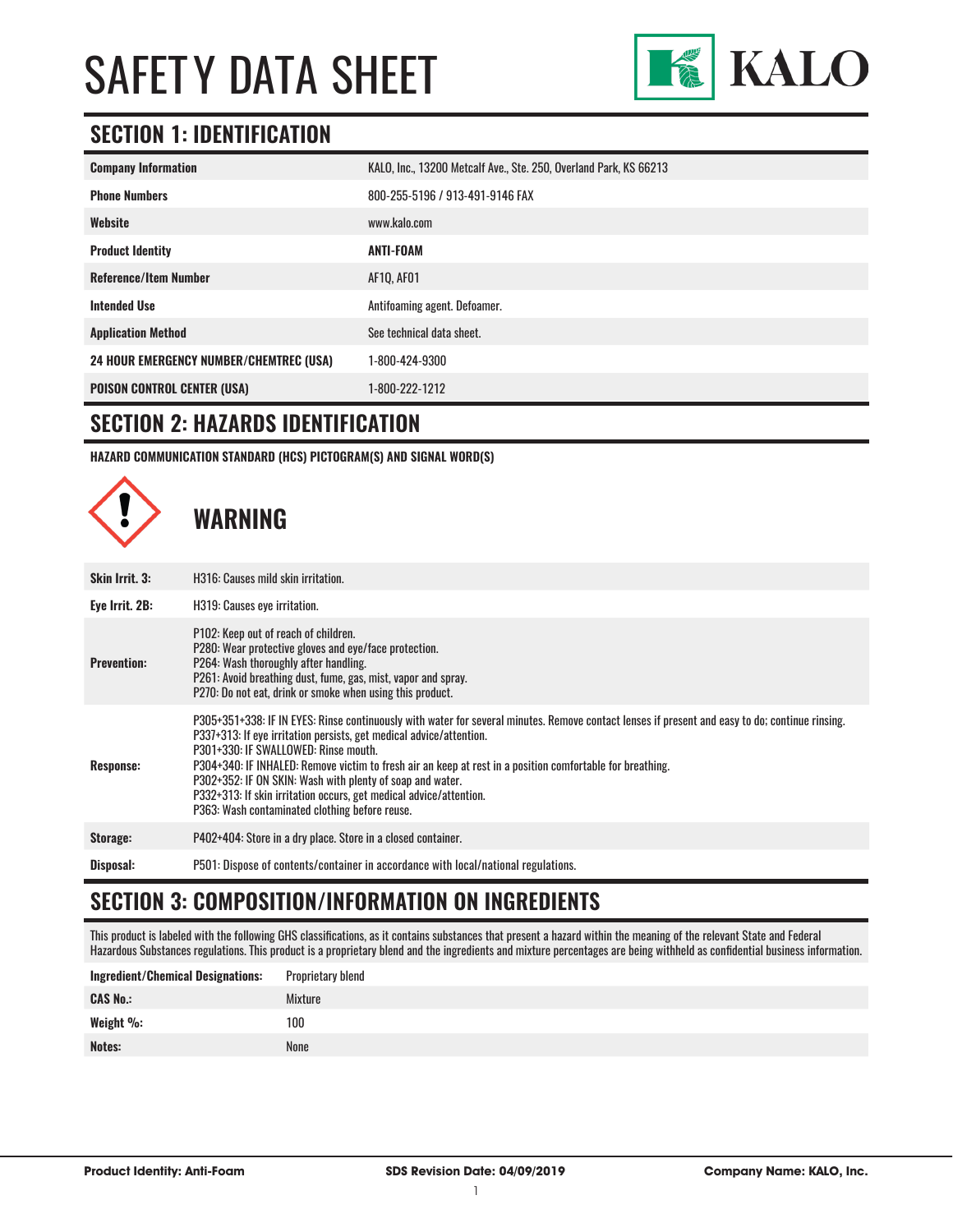

#### **SECTION 4: FIRST AID MEASURES**

#### **[DESCRIPTIONS]**

| Remove to fresh air. Keep patient warm and at rest. If breathing is irregular or stopped, give artificial respiration. If unconscious, place in the recovery<br><b>Inhalation:</b> |  |
|------------------------------------------------------------------------------------------------------------------------------------------------------------------------------------|--|
| position and obtain immediate medical attention. Give nothing by mouth.                                                                                                            |  |
| Irrigate copiously with clean fresh water for at least 10 minutes, holding the eyelids apart and seek medical attention.<br>Eyes:                                                  |  |
| <b>Skin:</b><br>Remove contaminated clothing. Wash skin thoroughly with soap and water or use a recognized skin cleanser. Do NOT use solvents or thinners.                         |  |
| Ingestion:<br>If accidentally swallowed, obtain immediate medical attention. Keep at rest. Do NOT induce vomiting.                                                                 |  |
| [MOST IMPORTANT SYMPTOMS AND EFFECTS, BOTH ACUTE AND DELAYED]                                                                                                                      |  |
| Overview:<br>No adverse symptoms or effects anticipated under normal handling conditions. See Section 2 for further details.                                                       |  |
| Eyes:<br>May cause minor eye irritation.                                                                                                                                           |  |
| Skin:<br>May cause minor skin irritation.                                                                                                                                          |  |

#### **SECTION 5: FIREFIGHTING MEASURES**

| <b>Extinguishing Media:</b>     | Alcohol resistant foam, CO <sup>2</sup> , powder, or water spray. Do not use water jet.                                                                                                                                                                                                                                                                |
|---------------------------------|--------------------------------------------------------------------------------------------------------------------------------------------------------------------------------------------------------------------------------------------------------------------------------------------------------------------------------------------------------|
| <b>Special Hazards:</b>         | Combustion may yield smoke, carbon monoxide, and other products of incomplete combustion. Oxides of sulfur, nitrogen or phosphorus may<br>also be formed. Never use welding or cutting torches on or near container, even if empty.                                                                                                                    |
| <b>Advice For Firefighters:</b> | Evacuate area. Prevent contamination from run-off of adjacent areas, streams, drinking water and sewers. Do not flush down sewers or other<br>drainage systems. Exposed firefighters must wear standard protective equipment and in enclosed areas self-contained breathing apparatus.<br>Use water-spray to cool fire-exposed surfaces and personnel. |

#### **SECTION 6: ACCIDENTAL RELEASE MEASURES**

| <b>Precautions/Procedures:</b>                                         | Keep all sources of ignition away from spill/release. In case of a major spill or spillage in a confined space evacuate the area and<br>check vapor levels.                                                                                                                                                                                                                                                                                                                                                                                                                                                                                                               |
|------------------------------------------------------------------------|---------------------------------------------------------------------------------------------------------------------------------------------------------------------------------------------------------------------------------------------------------------------------------------------------------------------------------------------------------------------------------------------------------------------------------------------------------------------------------------------------------------------------------------------------------------------------------------------------------------------------------------------------------------------------|
| <b>Environmental Precautions:</b>                                      | Do not allow spills to enter drains or water courses.                                                                                                                                                                                                                                                                                                                                                                                                                                                                                                                                                                                                                     |
| <b>Methods and Material For</b><br><b>Containment and Cleaning Up:</b> | Ventilate the area and avoid breathing vapors. Take the personal protective measures listed in Section 8. Contain and absorb spillage<br>with non-combustible materials (e.g. sand/earth/vermiculite). Place in closed containers outside buildings and dispose of according<br>to the Waste Regulations (see Section 13). Clean, preferably with a detergent. Do not use solvents. Do not allow spills to enter drains<br>or water courses. If drains, sewers, streams or lakes are contaminated, inform the local water company immediately. In the case of<br>contamination of rivers, streams, or lakes, the Environmental Protection Agency should also be informed. |

#### **SECTION 7: HANDLING AND STORAGE**

| <b>Precautions For Safe Handling:</b> | Do not get in eyes, on skin, or on clothing. Do not breathe vapors or mists. Keep container closed. Use only with adequate<br>ventilation. Use good personal hygiene practices. Wash hands before eating, drinking, smoking. Remove contaminated clothing and<br>wash before reuse. Destroy contaminated belts and shoes and other items that cannot be decontaminated. Have eyewash accessible<br>to use in handling area. See Section 2 for further details. |
|---------------------------------------|----------------------------------------------------------------------------------------------------------------------------------------------------------------------------------------------------------------------------------------------------------------------------------------------------------------------------------------------------------------------------------------------------------------------------------------------------------------|
| <b>Conditions For Safe Storage:</b>   | Store this product below 110ºF (43ºC) in a cool, dry, well-ventilated area away from direct sources of heat, moisture, or sunlight.<br>Do not store near strong oxidizing materials. Preferentially store below 77°C (25°C). To prolong shelf life, this product may be<br>refrigerated. For best quality, protect product from freezing. See Section 2 for further details.                                                                                   |
| <b>Incompatible Materials:</b>        | Oxidizing agents.                                                                                                                                                                                                                                                                                                                                                                                                                                              |
| <b>Specific End Use(s):</b>           | See technical data sheet.                                                                                                                                                                                                                                                                                                                                                                                                                                      |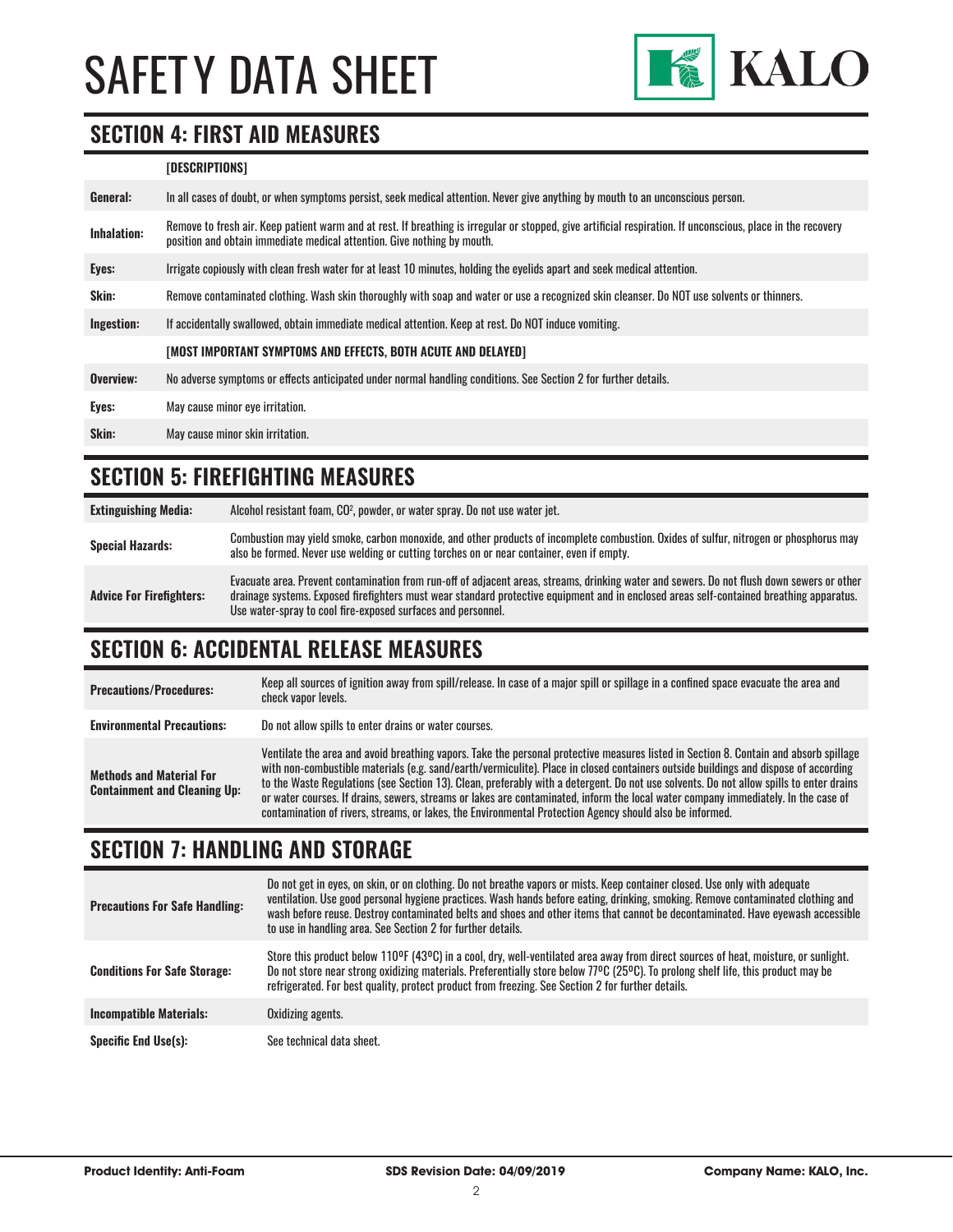

#### **SECTION 8: EXPOSURE CONTROLS/PERSONAL PROTECTION**

| <b>Exposure Data:</b>        | This product does not contain any ingredients (at greater than 0.1%) with established limits for exposure under OSHA, ACGIH and/or NIOSH.                                                                                                                                                                                              |                          |               |                     |
|------------------------------|----------------------------------------------------------------------------------------------------------------------------------------------------------------------------------------------------------------------------------------------------------------------------------------------------------------------------------------|--------------------------|---------------|---------------------|
|                              | <b>CAS No.</b>                                                                                                                                                                                                                                                                                                                         | Ingredient               | <b>Source</b> | Value               |
|                              |                                                                                                                                                                                                                                                                                                                                        |                          | <b>OSHA</b>   | No Established RELs |
|                              | Mixture                                                                                                                                                                                                                                                                                                                                | <b>Proprietary Blend</b> | ACGIH         | No Established RELs |
|                              |                                                                                                                                                                                                                                                                                                                                        |                          | NIOSH         | No Established RELs |
| <b>Carcinogen Data:</b>      | This product contains no ingredients (at greater than 0.1%) that are suspected of being or known to be a carcinogen under OSHA, NTP or IARC.                                                                                                                                                                                           |                          |               |                     |
|                              | <b>[PERSONAL PROTECTIVE EQUIPMENT]</b>                                                                                                                                                                                                                                                                                                 |                          |               |                     |
| <b>Respiratory:</b>          | If workers are exposed to concentrations above the exposure limit, they must use the appropriate certified respirators.                                                                                                                                                                                                                |                          |               |                     |
| Eyes:                        | Wear safety eyewear (e.g. safety spectacles/goggles/visors) to protect against the splash of liquids.                                                                                                                                                                                                                                  |                          |               |                     |
| Skin:                        | Overalls, which cover the body, arms, and legs, should be worn. Skin should not be exposed. All parts of the body should be washed after<br>contact.                                                                                                                                                                                   |                          |               |                     |
| <b>Engineering Controls:</b> | Provide adequate ventilation. Where reasonably practicable, this should be achieved by the use of local exhaust ventilation and good general<br>extraction. If these are not sufficient to maintain concentrations of particulates, and any vapor below occupational exposure limits, suitable<br>respiratory protection must be worn. |                          |               |                     |
| <b>Other Work Practices:</b> | See technical data sheet.                                                                                                                                                                                                                                                                                                              |                          |               |                     |

#### **SECTION 9: PHYSICAL AND CHEMICAL PROPERTIES**

| Appearance:                                       | <b>Milky White Liquid</b> |
|---------------------------------------------------|---------------------------|
| Odor:                                             | <b>Undetected to Mild</b> |
| <b>Odor Threshold:</b>                            | <b>Not Determined</b>     |
| pH:                                               | $3.5 - 4.5$               |
| <b>Specific Gravity:</b>                          | <b>Not Measured</b>       |
| <b>Flashpoint:</b>                                | 212 <sup>o</sup> F        |
| <b>Solubility in Water:</b>                       | Dispersible               |
| Viscosity (cSt) @ 25°C:                           | $500 - 3,000$ cP*         |
| $VOC\%$ :                                         | <b>Not Measured</b>       |
| <b>Vapor Pressure (Pa):</b>                       | <b>Not Measured</b>       |
| <b>Vapor Density:</b>                             | <b>Not Measured</b>       |
| <b>Melting/Freezing Points:</b>                   | $-32$ <sup>o</sup> F      |
| Initial Boiling Point/Range (OF/OC):              | $-212$ <sup>o</sup> F     |
| <b>Flammability (Solid, Gas):</b>                 | No Flammable              |
| <b>Upper Flammability/Explosive Limits:</b>       | <b>Not Measured</b>       |
| Lower Flammability/Explosive Limits:              | <b>Not Measured</b>       |
| <b>Decomposition Temperature:</b>                 | <b>Not Measured</b>       |
| <b>Auto-Ignition Temperature:</b>                 | <b>Not Measured</b>       |
| Partition Co-Efficient n-octanol/water (Log Kow): | <b>Not Measured</b>       |
| <b>Evaporation Rate (Ether=1):</b>                | <b>Not Measured</b>       |
| <b>Volatile Organic:</b>                          | Negligible                |
| Bulk Density @ 25°C:                              | 8.35 lb/gal               |
| Relative Density @ 25°C:                          | 1.01                      |
|                                                   |                           |

**The physical data presented here are representative values as the actual products values may vary slightly.**

\* Non-Newtonian viscosity. Viscosity will vary depending upon the sheer force applied. Increased sheer results in a lower viscosity.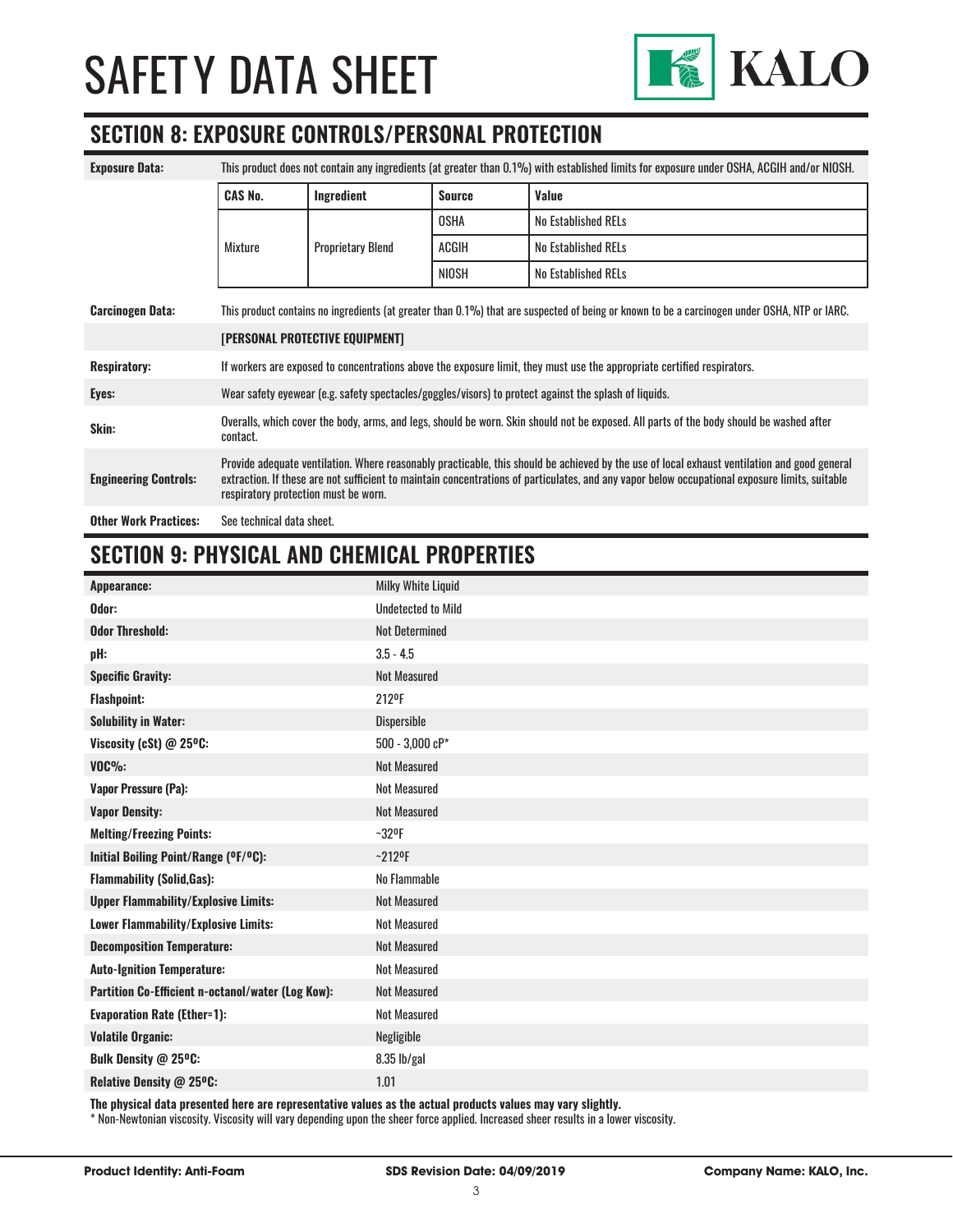

### **SECTION 10: STABILITY AND REACTIVITY**

| <b>Reactivity:</b>                       | Not chemically reactive.                                                                                |
|------------------------------------------|---------------------------------------------------------------------------------------------------------|
| <b>Chemical Stability:</b>               | Stable under normal ambient and anticipated conditions of use.                                          |
| <b>Hazardous Reactions:</b>              | Hazardous reactions not anticipated.                                                                    |
| <b>Conditions To Avoid:</b>              | Extended exposure to high temperatures can cause decomposition. Avoid all possible sources of ignition. |
| <b>Incompatible Materials:</b>           | Oxidizing agents.                                                                                       |
| <b>Hazardous Decomposition Products:</b> | Not anticipated under normal conditions of use.                                                         |

# **SECTION 11: TOXICOLOGICAL INFORMATION**

|                                                                   | [ACUTE TOXICITY ESTIMATE]           |                          |
|-------------------------------------------------------------------|-------------------------------------|--------------------------|
| Ingredients:                                                      | <b>Proprietary Blend</b>            |                          |
| Oral LD50mg/kg:                                                   | >5,000.00/Category: NA              |                          |
| Skin LD50mg/kg:                                                   | >5,000.00/Category: NA              |                          |
| Inhalation Vapor LC50mg/L/4hr:                                    | No Data Available                   |                          |
| Inhalation Dust/Mist LC50mg/L/4hr:                                | No Data Available                   |                          |
| <b>ITEM</b>                                                       | <b>HAZARD</b>                       | <b>CATEGORY</b>          |
| <b>Acute Toxicity (mouth):</b>                                    | Not Applicable                      | $\overline{\phantom{a}}$ |
| <b>Acute Toxicity (skin):</b>                                     | Not Applicable                      | $\overline{\phantom{a}}$ |
| <b>Acute Toxicity (inhalation):</b>                               | Not Applicable                      | $\overline{\phantom{a}}$ |
| <b>Skin Corrosion/Irritation:</b>                                 | <b>Causes mild skin irritation.</b> | 3                        |
| <b>Eye Damage/Irritation:</b>                                     | <b>Causes eye irritation.</b>       | 2B                       |
| <b>Sensitization (respiratory):</b>                               | Not Applicable                      | --                       |
| <b>Sensitization (skin):</b>                                      | Not Applicable                      | $\overline{\phantom{a}}$ |
| <b>Germ Toxicity:</b>                                             | <b>Not Applicable</b>               | --                       |
| <b>Carcinogenicity:</b>                                           | Not Applicable                      | $\overline{\phantom{a}}$ |
| <b>Reproductive Toxicity:</b>                                     | Not Applicable                      | --                       |
| <b>Specific Target Organ Systemic Toxicity-Single Exposure:</b>   | Not Applicable                      | $\overline{\phantom{a}}$ |
| <b>Specific Target Organ Systemic Toxicity-Repeated Exposure:</b> | Not Applicable                      | --                       |
| <b>Aspiration Hazard:</b>                                         | <b>Not Applicable</b>               | $\overline{\phantom{a}}$ |

# **SECTION 12: ECOLOGICAL INFORMATION**

| <b>Toxicity:</b>                       | No additional information provided for this product.                                                              |
|----------------------------------------|-------------------------------------------------------------------------------------------------------------------|
| <b>Persistence and Degradability:</b>  | There is no data available on the preparation itself.                                                             |
| <b>Bioaccumulative Potential:</b>      | Not measured.                                                                                                     |
| <b>Mobility In Soil:</b>               | No data available.                                                                                                |
| <b>Results of PBT and vPvB Assess:</b> | This product contains no PBT/vPvB chemicals.                                                                      |
| Ecotoxicity:                           | Fish: LC50 (pimephales promelas, 48h) 6,420mg/L<br>Aquatic Invertebrate: LC50 (ceriodaphnia dubia, 48h) 3,350mg/L |